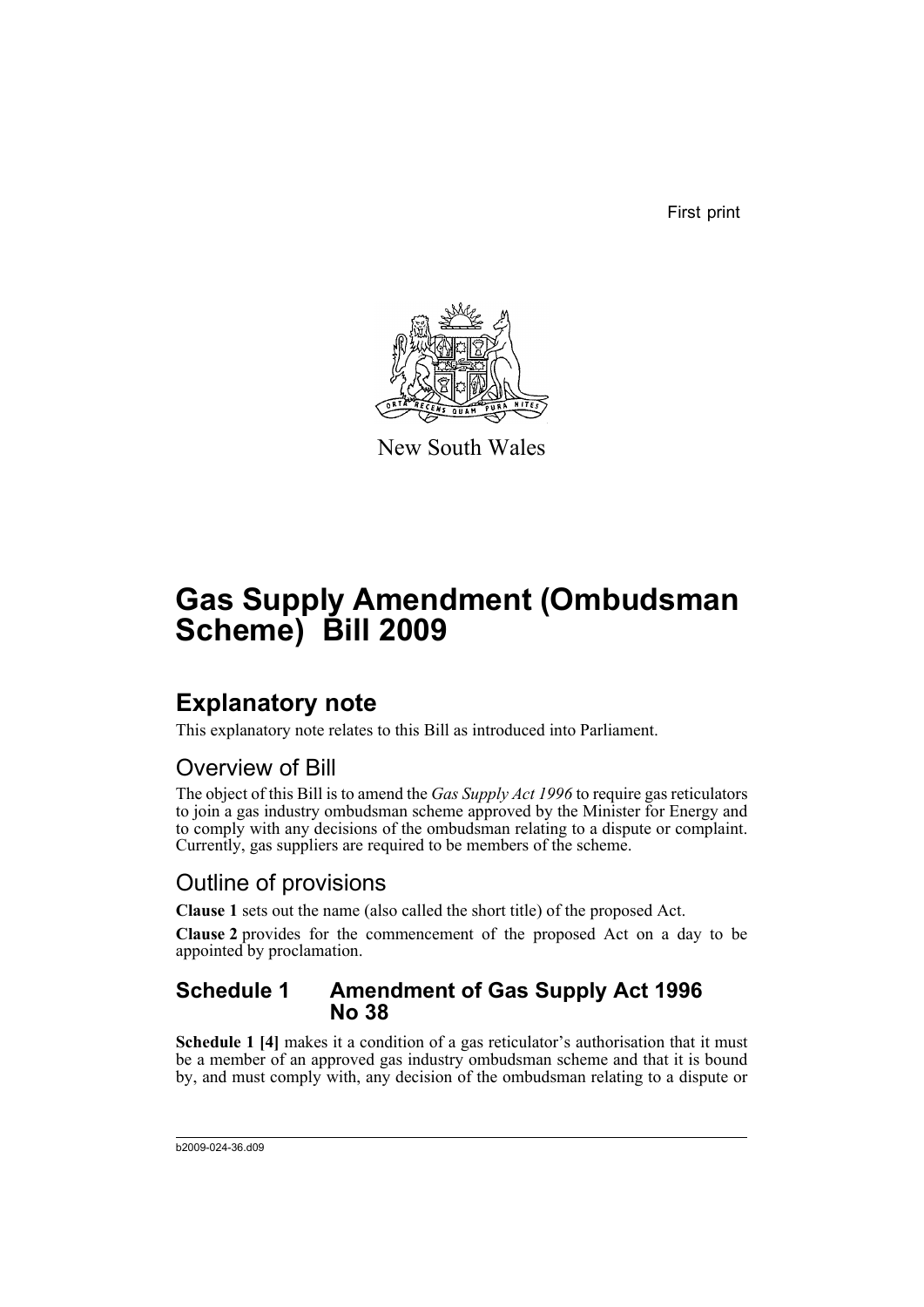Gas Supply Amendment (Ombudsman Scheme) Bill 2009

Explanatory note

complaint between the gas reticulator and a small retail customer. This condition currently applies to gas suppliers' authorisations. Schedule 1 [4] also provides that the Minister may exempt certain authorised gas reticulators from the requirement to join the scheme. **Schedule 1 [1]–[3]** are consequential amendments.

**Schedule 1 [5]** provides for the making of savings and transitional regulations consequent on the enactment of the proposed Act.

**Schedule 1 [6]** inserts a transitional provision that allows a gas industry ombudsman scheme that has already been approved by the Minister for Energy for gas suppliers to be extended to gas reticulators without the need for further approval.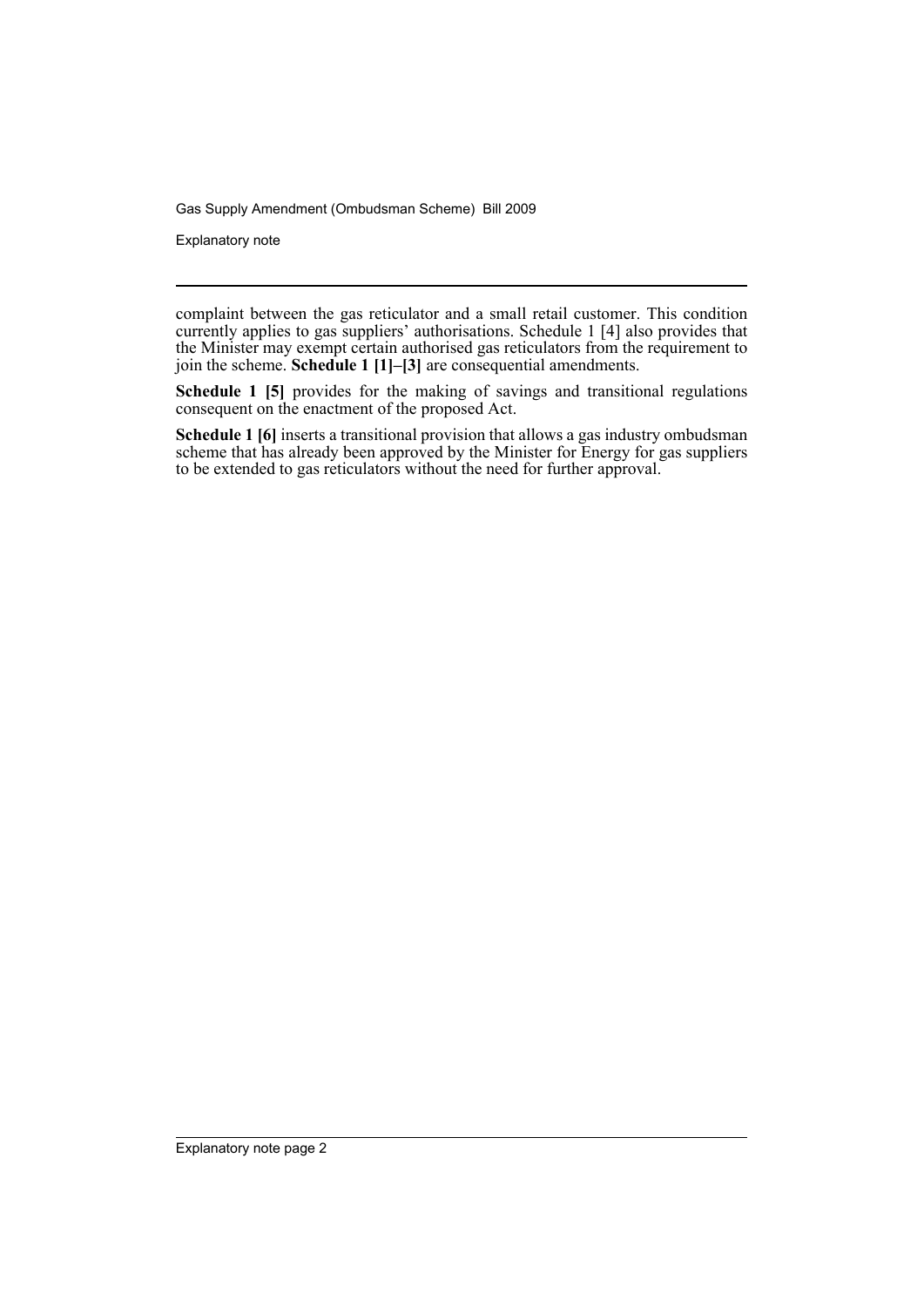First print



New South Wales

# **Gas Supply Amendment (Ombudsman Scheme) Bill 2009**

## **Contents**

|                                                   | Page |
|---------------------------------------------------|------|
| Name of Act                                       |      |
| 2 Commencement                                    |      |
| Schedule 1 Amendment of Gas Supply Act 1996 No 38 |      |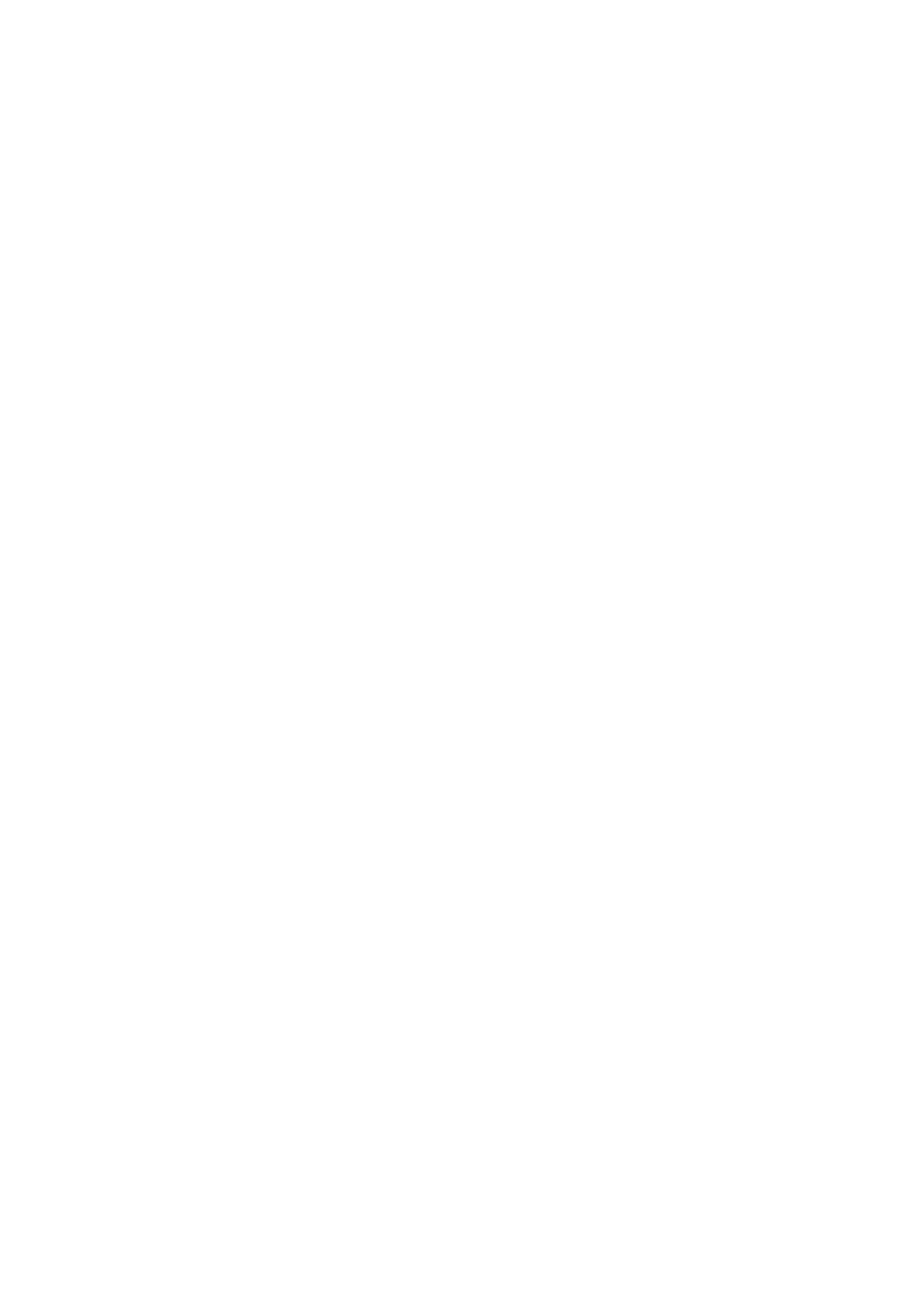

New South Wales

# **Gas Supply Amendment (Ombudsman Scheme) Bill 2009**

No , 2009

### **A Bill for**

An Act to require gas reticulators to join the gas industry ombudsman scheme.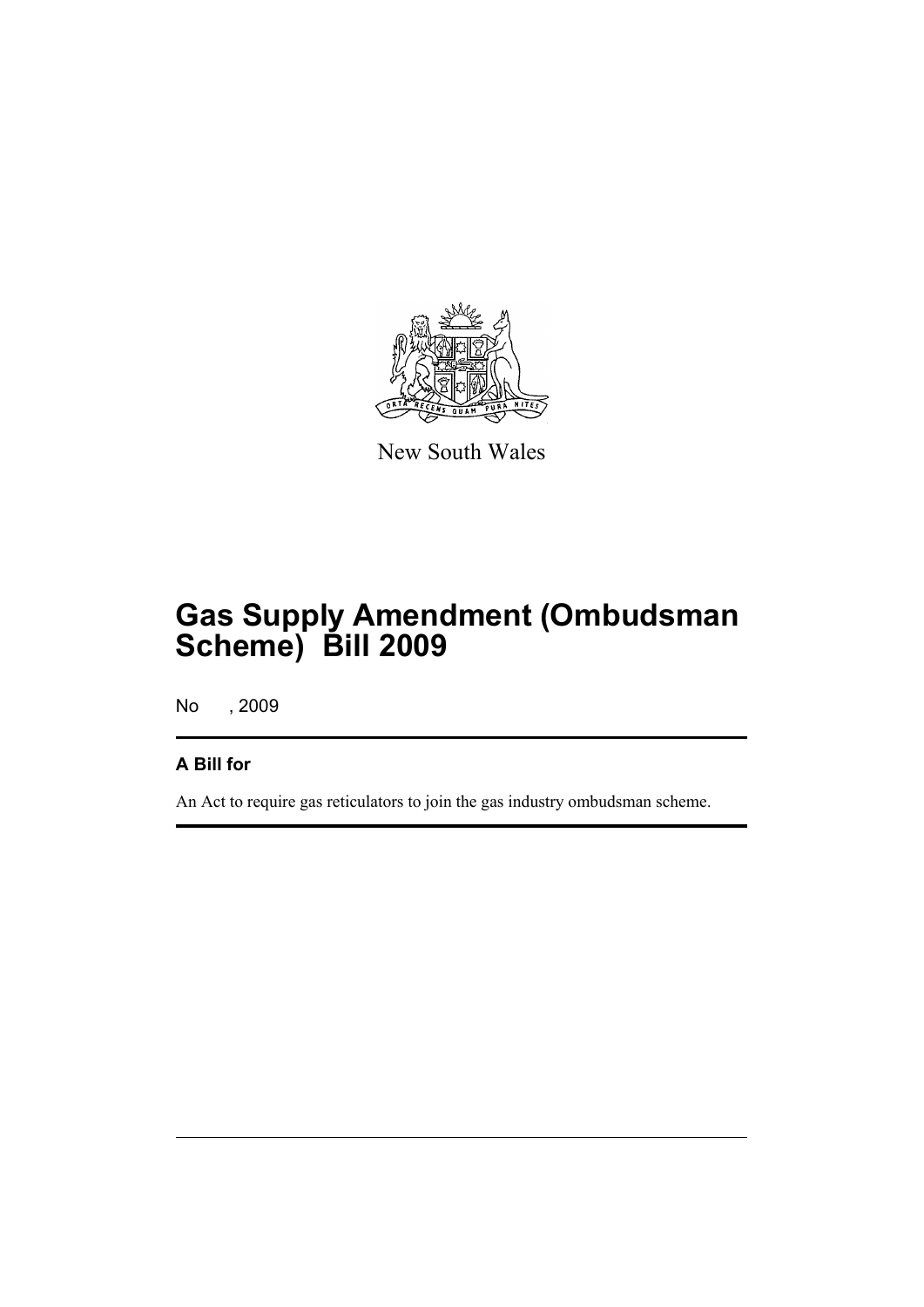<span id="page-5-1"></span><span id="page-5-0"></span>

| The Legislature of New South Wales enacts:                           | 1      |  |  |
|----------------------------------------------------------------------|--------|--|--|
| Name of Act                                                          |        |  |  |
| This Act is the Gas Supply Amendment (Ombudsman Scheme)<br>Act 2009. | 3<br>4 |  |  |
| Commencement                                                         | 5      |  |  |
| This Act commences on a day to be appointed by proclamation.         |        |  |  |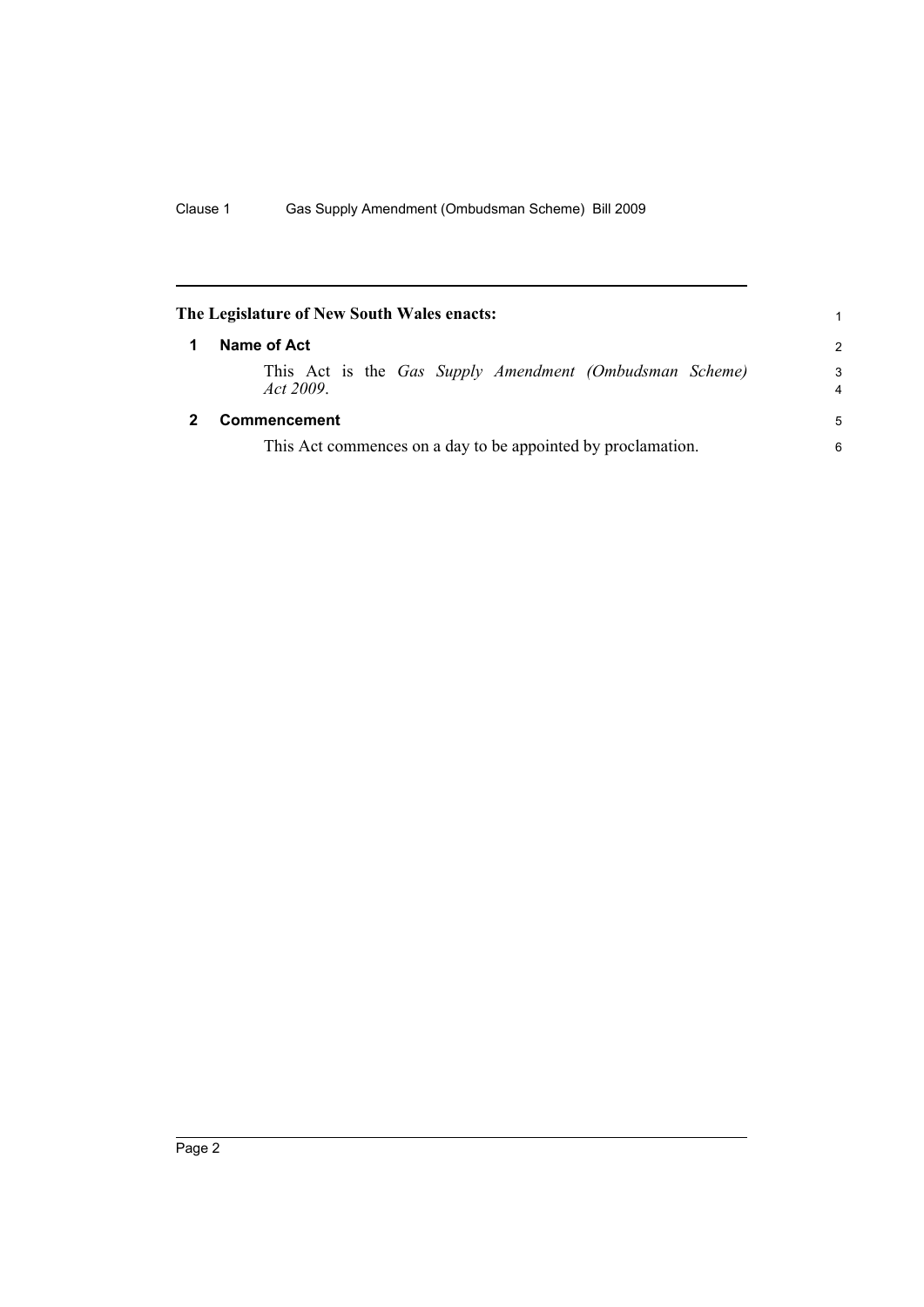Gas Supply Amendment (Ombudsman Scheme) Bill 2009

Amendment of Gas Supply Act 1996 No 38 Schedule 1

<span id="page-6-0"></span>

|     | <b>Schedule 1</b>                    |                        | <b>Amendment of Gas Supply Act 1996</b><br><b>No 38</b>                                                                                                                                                                                                                                                    | 1<br>$\overline{2}$        |  |
|-----|--------------------------------------|------------------------|------------------------------------------------------------------------------------------------------------------------------------------------------------------------------------------------------------------------------------------------------------------------------------------------------------|----------------------------|--|
| [1] |                                      |                        | Section 33G Gas industry ombudsman scheme                                                                                                                                                                                                                                                                  | 3                          |  |
|     |                                      |                        | Insert after section $33G(1)(b)$ :                                                                                                                                                                                                                                                                         | $\overline{4}$             |  |
|     |                                      |                        | disputes between small retail customers and reticulators<br>(b1)<br>and complaints by<br>small retail customers<br>about<br>reticulators, and                                                                                                                                                              | 5<br>6<br>$\overline{7}$   |  |
| [2] |                                      |                        | Section 33G (2) (a) and (c)                                                                                                                                                                                                                                                                                | 8                          |  |
|     |                                      |                        | Insert "and reticulators" after "suppliers", wherever occurring.                                                                                                                                                                                                                                           | 9                          |  |
| [3] |                                      | <b>Section 33G (5)</b> |                                                                                                                                                                                                                                                                                                            | 10                         |  |
|     |                                      |                        | Insert "or reticulator" after "supplier".                                                                                                                                                                                                                                                                  | 11                         |  |
| [4] |                                      | <b>Section 33H</b>     |                                                                                                                                                                                                                                                                                                            | 12                         |  |
|     |                                      |                        | Omit the section. Insert instead:                                                                                                                                                                                                                                                                          | 13                         |  |
|     | 33H                                  |                        | Authorisation conditions relating to approved gas industry<br>ombudsman schemes (cf section 96C of Electricity Supply Act 1995)                                                                                                                                                                            | 14<br>15                   |  |
|     |                                      | (1)                    | It is a condition of a reticulator's authorisation and of any<br>supplier's authorisation under which a supplier supplies natural<br>gas to small retail customers that:                                                                                                                                   | 16<br>17<br>18             |  |
|     |                                      |                        | the authorisation holder must be a member of an approved<br>(a)<br>gas industry ombudsman scheme, and                                                                                                                                                                                                      | 19<br>20                   |  |
|     |                                      |                        | the authorisation holder is bound by, and must comply<br>(b)<br>with, any decision of the gas industry ombudsman under<br>the scheme relating to a dispute or complaint involving the<br>authorisation holder and a small retail customer.                                                                 | 21<br>22<br>23<br>24       |  |
|     |                                      | (2)                    | This section does not apply in respect of an authorised reticulator<br>if the authorised reticulator is exempt from the requirement to be<br>a member of an approved gas industry ombudsman scheme.                                                                                                        | 25<br>26<br>27             |  |
|     |                                      | (3)                    | The Minister may, by order in writing, exempt an authorised<br>reticulator from the requirement to be a member of an approved<br>gas industry ombudsman scheme if of the opinion that the<br>authorised reticulator is not currently engaging in any activities<br>for which an authorisation is required. | 28<br>29<br>30<br>31<br>32 |  |
| [5] |                                      |                        | Schedule 2 Savings, transitional and other provisions                                                                                                                                                                                                                                                      | 33                         |  |
|     | Insert at the end of clause $1(1)$ : |                        |                                                                                                                                                                                                                                                                                                            |                            |  |
|     |                                      |                        | Gas Supply Amendment (Ombudsman Scheme) Act 2009                                                                                                                                                                                                                                                           | 35                         |  |